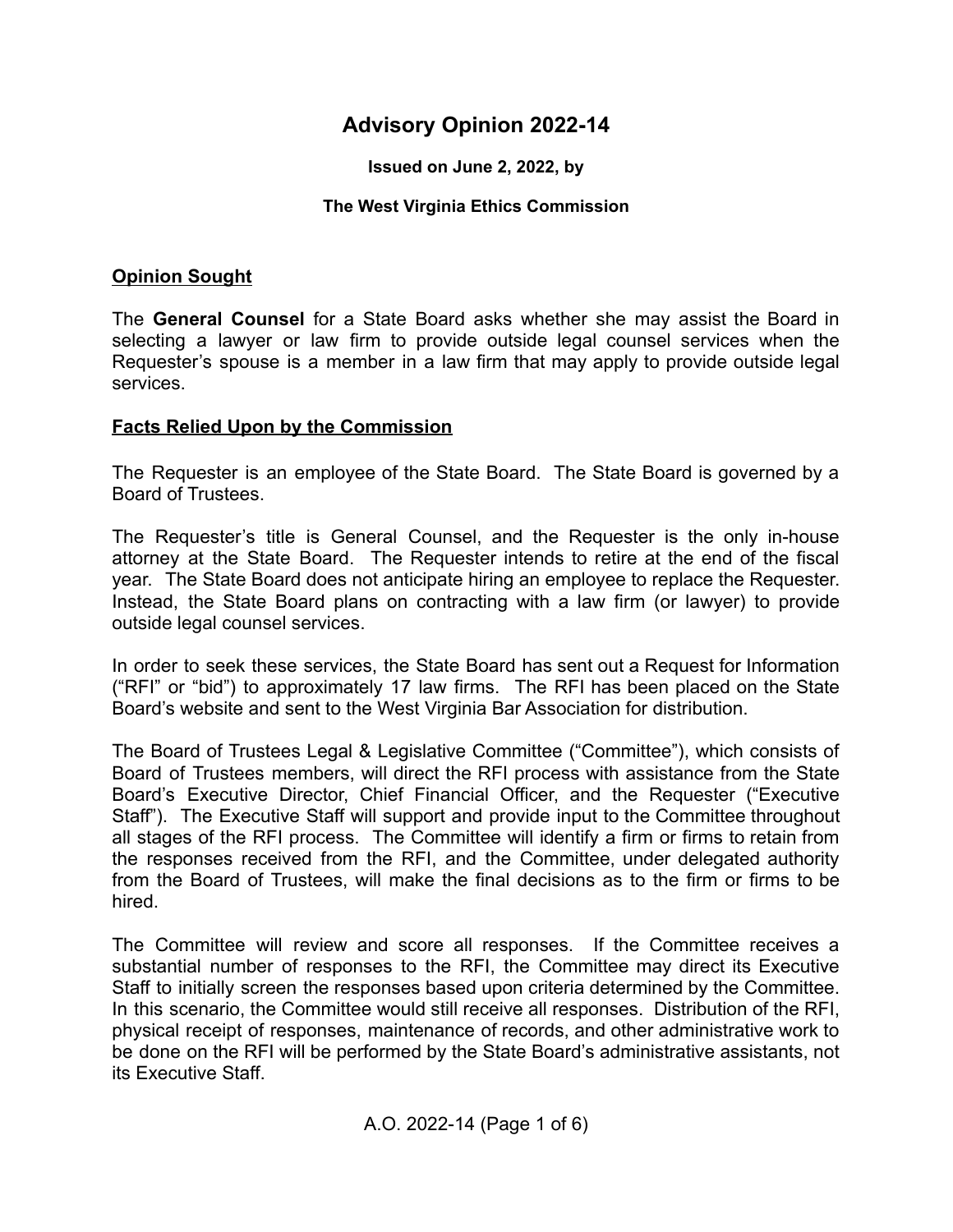The Requester's spouse is a member in and owner of a law firm which was selected to receive the RFI. The firm has over 100 attorneys and offices in several states. The Requester's spouse holds no other title or position in the firm other than Member. His ownership interest is less than five percent. The Requester's spouse will also be retiring and intends to withdraw as an owner at the end of 2022. After retirement, he will work for the firm as a self-employed, independent contractor and will begin to receive a payout from the law firm based upon his equity capital account accruals that he paid into over time. Her spouse's payout will begin in 2023 and continue for two years. The firm also has discretion to extend the length of the payout.

The Requester states that if her spouse's firm is awarded the contract, her spouse can arrange with the firm that over the last months of his employment, none of his ownership earnings would be received from fees paid by the State Board to his firm. Finally, the Requester states that her spouse would not perform any services for the State Board if his firm is awarded the contract because his practice area(s) does not coincide with the legal services sought by the State Board through the RFI.

### **Provisions Relied Upon by the Commission**

W. Va. Code § 6B-2-5(b) states, in relevant part:

A public official or public employee may not knowingly and intentionally use his or her office or the prestige of his or her office for his or her own private gain or that of another person . . . .

W. Va. Code § 6B-2-5(d)(1) states, in relevant part:

[N]o elected or appointed public official or public employee or member of his or her immediate family or business with which he or she is associated may be a party to or have an interest in the profits or benefits of a contract which the official or employee may have direct authority to enter into, or over which he or she may have control …. Provided, however, That nothing herein shall prohibit a part-time appointed public official from entering into a contract which the part-time appointed public official may have direct authority to enter into or over which he or she may have control when the official has not participated in the review or evaluation thereof, has been recused from deciding or evaluating and has been excused from voting on the contract and has fully disclosed the extent of his or her interest in the contract.

W. Va. Code R. § 158-8-4 states, in relevant part:

Public officials or public employees or members of their immediate family are considered to be "associated" with a business if they or their immediate family member are a director, officer or holder of stock which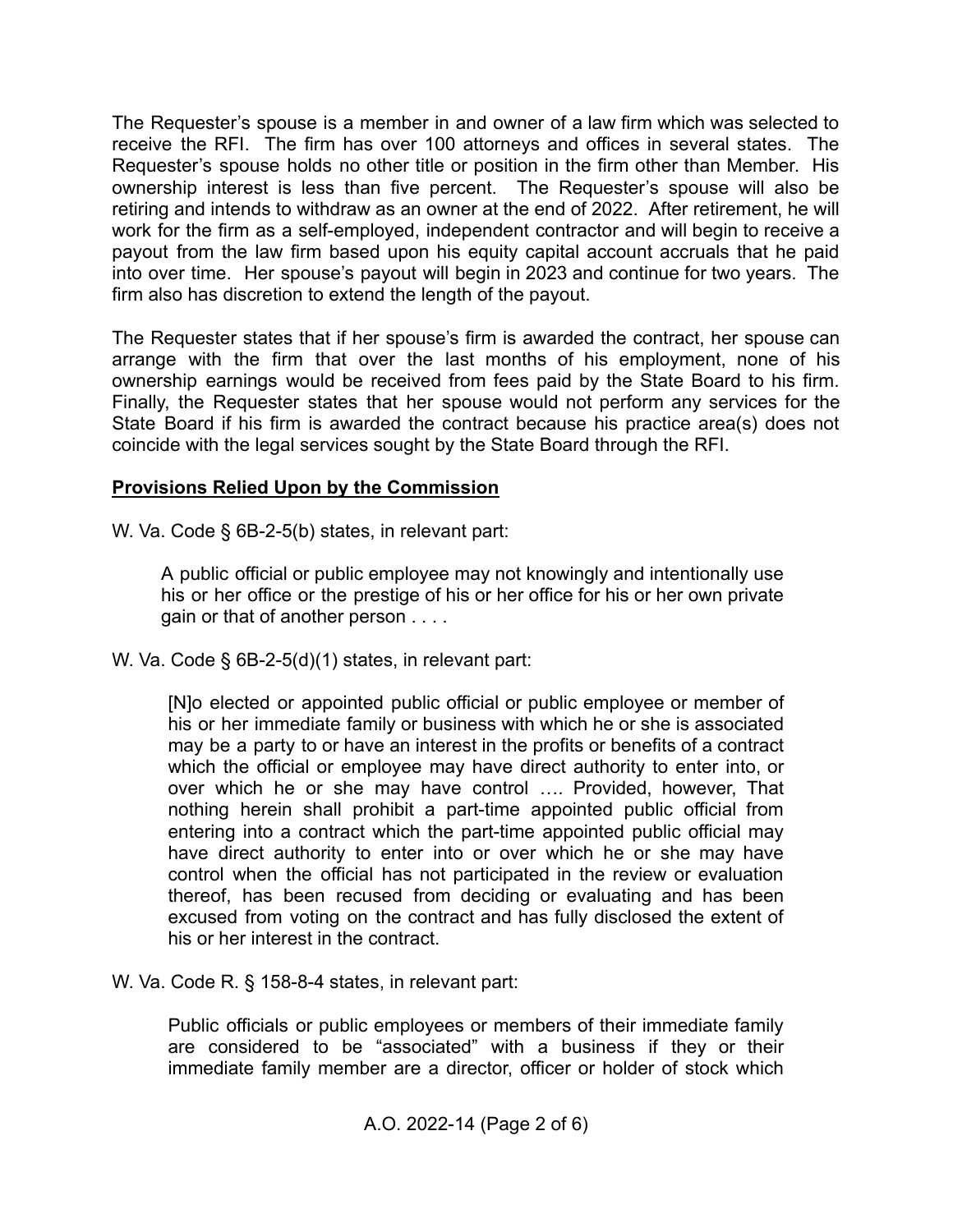constitutes five percent or more of the total outstanding stocks of any class.

W. Va. Code § 6B-2-5(d)(3) states, in relevant part:

If a public official or employee has an interest in the profits or benefits of a contract, then he or she may not make, participate in making, or in any way attempt to use his office or employment to influence a government decision affecting his or her financial or limited financial interest. Public officials shall also comply with the voting rules prescribed in subsection (j) of this section.

# **Advisory Opinion**

## *Prohibited interest in public contract*

Pursuant to the Ethics Act, at W. Va. Code  $\S$  6B-2-5(d)(1), a public official or public employee may not have more than a limited interest in the profits or benefits of a public contract over which he or she has direct authority or control. This prohibition against private interests in public contracts extends to public servants' spouses and businesses in which either spouse has an ownership interest of more than five percent, or with which is otherwise "associated." In other words, it violates the Ethics Act for public servants or their spouses to have an ownership interest of more than five percent in a business which is a party to a public contract over which the public servant may have the authority to award or control, even if the public servant does not participate in awarding the contract.

The Requester has the requisite degree of authority or control over the State Board's contracts through her role as General Counsel.<sup>1</sup> The Commission must now determine whether a financial interest exists that would prohibit the State Agency from awarding the contract to the Requester's spouse's law firm. If the contract is permissible, then the Commission must determine whether the Requester may be involved in selecting a law firm to provide outside legal counsel services to the State Board if her spouse's law firm submits a bid.

Neither the Requester nor her spouse are parties to the contract or has a direct financial interest in the award of the contract. Any payments made by the State Board under the contract would go directly to the law firm (or person)<sup>2</sup> awarded the contract. Therefore, because the spouse's law firm could be awarded the contract, an analysis of whether he is "associated" with the business/law firm for purposes of the public contract restrictions

<sup>1</sup> [Advisory](https://ethics.wv.gov/SiteCollectionDocuments/PDF%20Advisory%20Opinions/2021-Opinions/AO%202021-11%20City.pdf) Opinion 2008-08 (full-time city attorney has inherent authority over municipal contracting equivalent to a general counsel or prosecuting attorney).

<sup>&</sup>lt;sup>2</sup> It is the spouse's law firm and not him who may submit a proposal to provide outside legal counsel services.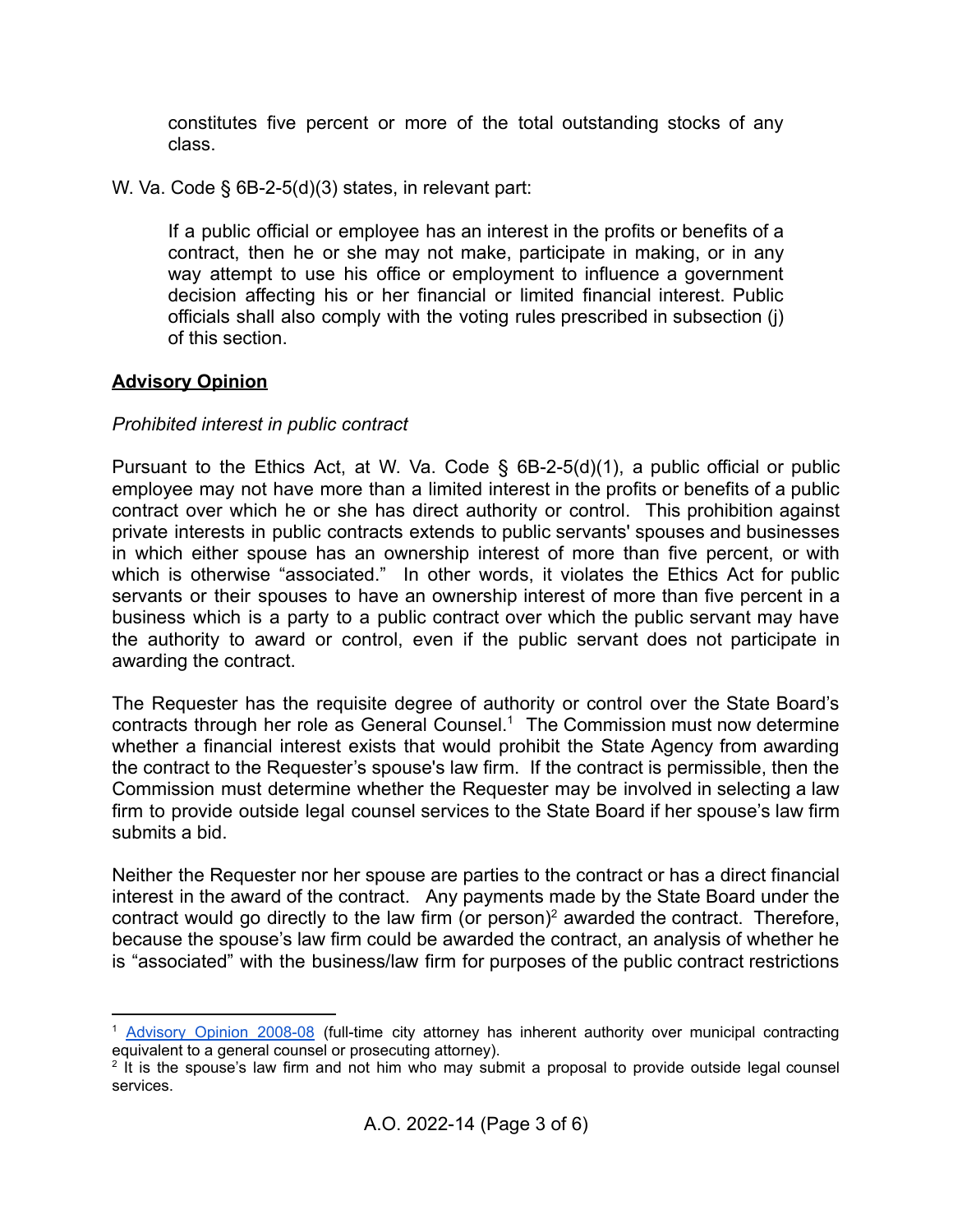is necessary as the financial interests of a spouse are imputed to a public servant under the public contract restrictions.

In order to be "associated" with a business, the Requester or her spouse would need to be a "director, officer or holder of stock which constitutes five percent or more of the total outstanding stocks of any class." W. Va. Code R. § 158-8-4. The Requester's spouse is a member of the law firm: he is not a director or officer of the law firm. The Requester's spouse's ownership interest is less than five percent in the law firm. Therefore, neither the Requester nor her spouse is "associated" with the firm for purposes of prohibiting the State Board from awarding the contract to that law firm. This finding is consistent with prior holdings by the Ethics Commission. Advisory Opinion 1990-77 (municipality may contract with a bank where the mayor owned less than ten percent of the outstanding stock shares of the bank and did not have a financial interest in the profits or benefits of the municipality's contract with the bank); [Advisory](https://ethics.wv.gov/SiteCollectionDocuments/PDF%20Advisory%20Opinions/1997-Opinions/AO%201997-27.pdf) Opinion [1997-27](https://ethics.wv.gov/SiteCollectionDocuments/PDF%20Advisory%20Opinions/1997-Opinions/AO%201997-27.pdf) (school board may contract with the Director of Technology's spouse's company to provide computer installation services because the spouse's ownership interest in the company was less than ten percent); [Advisory](https://ethics.wv.gov/SiteCollectionDocuments/PDF%20Advisory%20Opinions/2001-Opinions/2001-07%20Cty%20Commission%27s%20Proj%20Coord.pdf) Opinion 2001-07 (county commission project coordinator may oversee a county project which involves an engineering firm that employs her spouse where the spouse owns less than ten percent of the engineering firm). $3\overline{ }$ 

### **Therefore, the State Board may contract with a law firm in which its General Counsel's spouse's ownership interest is less than five percent.**

### *Participation in making the contract*

W. Va. Code § 6B-2-5(d)(3) states:

If a public official or employee has an interest in the profits or benefits of a contract, then he or she may not make, participate in making, or in any way attempt to use his office or employment to influence a government

<sup>3</sup> Prior to 2008, W. Va. Code 6B-2-5(d)(2) stated that a limited financial interest included an interest that did not exceed "ten percent of the partnership or the outstanding shares of a corporation." In 2008, the West Virginia Legislature changed W. Va. Code 6B-2-5(d)(2) to read as follows:

In the absence of bribery or a purpose to defraud, an elected or appointed public official or public employee or a member of his or her immediate family or a business with which he or she is associated shall not be considered as having a prohibited financial interest in a public contract when such a person has a limited interest as an owner, shareholder or creditor of the business which is awarded a public contract. A limited interest for the purposes of this subsection is:

<sup>(</sup>A) An interest which does not exceed one thousand dollars in the profits or benefits of the public contract or contracts in a calendar year;

<sup>(</sup>B) An interest as a creditor of a public employee or official who exercises control over the contract, or a member of his or her immediate family, if the amount is less than five thousand dollars.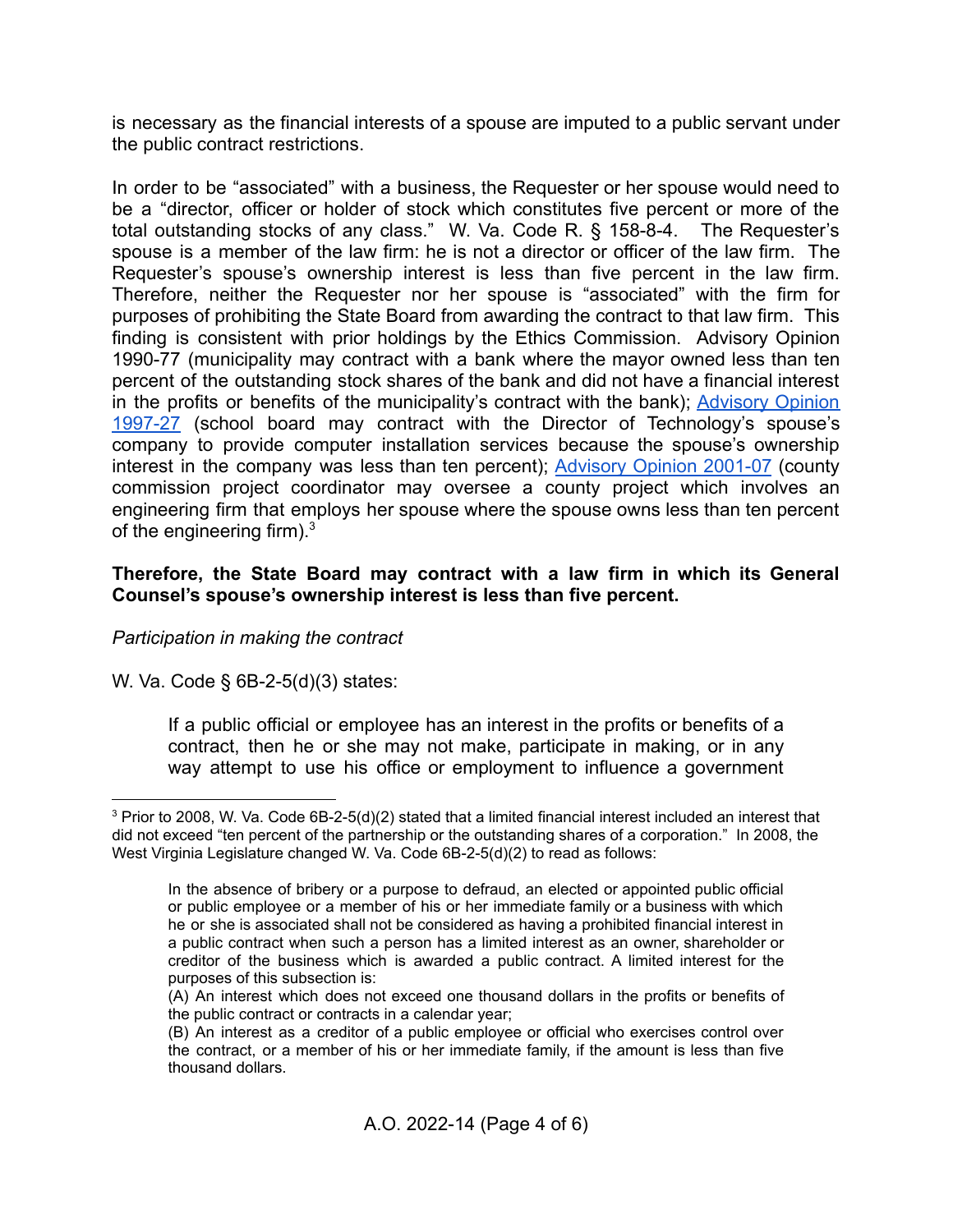decision affecting his or her financial or limited financial interest. Public officials shall also comply with the voting rules prescribed in subsection (j) of this section.

This subdivision was enacted by the West Virginia Legislature in 2008. Its application to the instant situation is a matter of first impression for the Commission.<sup>4</sup>

The restriction does not define what constitutes an "interest" for purposes of requiring a public official or public employee to remove him or herself from the contract award process. The Commission finds, based upon the totality of the circumstances, that the Requester has an interest requiring her removal from the contract award process. The law firm has a legal obligation to pay both its employees and members. Even if a member who has an ownership interest in a law firm does not derive direct benefits from the contract, the member/owner still has a financial interest in the financial stability of the law firm. Moreover, the spouse, as an owner, has a financial interest arising from the law firm's legal obligation to compensate him under the terms of the payout agreement. The law firm has an ongoing financial relationship with an outgoing owner under a payout agreement until the law firm pays the money owed to the outgoing owner in full. This financial obligation, hence, continues even after a member withdraws as an ownership member. 5

### **The Ethics Commission holds that the Requester may not participate in selecting a law firm to provide legal services to her State Board employer if her spouse's law firm submits a bid because she has an interest in the contract for purposes of the restrictions in W. Va. Code § 6B-2-5(d)(3).**

The Requester has offered that her spouse may arrange for his law firm to exclude from his ownership earnings any money paid by the State Board to his law firm. The Requester offers this alternative because she wants to assist the State Board in the transition process triggered by her retirement. Her intent is to help her State Board transition not to steer work to her spouse's law firm. Nevertheless, this scenario does not change the Ethics Commission's holding.

## **Therefore, the Ethics Commission holds that the Requester would have a financial interest in the State Board's contract for outside legal services should**

<sup>&</sup>lt;sup>5</sup> The Act also states that a financial interest in a public contract exists if a public employee or public official or his or her spouse is a creditor of a business awarded a public contract. W. Va. Code § 4 In Advisory Opinion 2001-07 cited above, the Commission found that "[n]o other provision of the Ethics Act prohibits the Project Coordinator from managing a project merely because it involves her husband's employer." The enactment of W. Va. Code § 6B-2-5(d)(3)(2008) diminishes the relevance of the holding in Advisory Opinion 2001-07. The question addressed in 2001-07 is, nevertheless, distinguishable from the present case because the public servant's spouse did not have an ownership interest in the business.

<sup>6</sup>B-2-5(d)(2) and W. Va. Code R. § 158-8-3.1.b. The Requester's spouse will receive a payout from the law firm based upon his equity capital account accruals: this fact appears to make the creditor restrictions applicable to the situation presented.